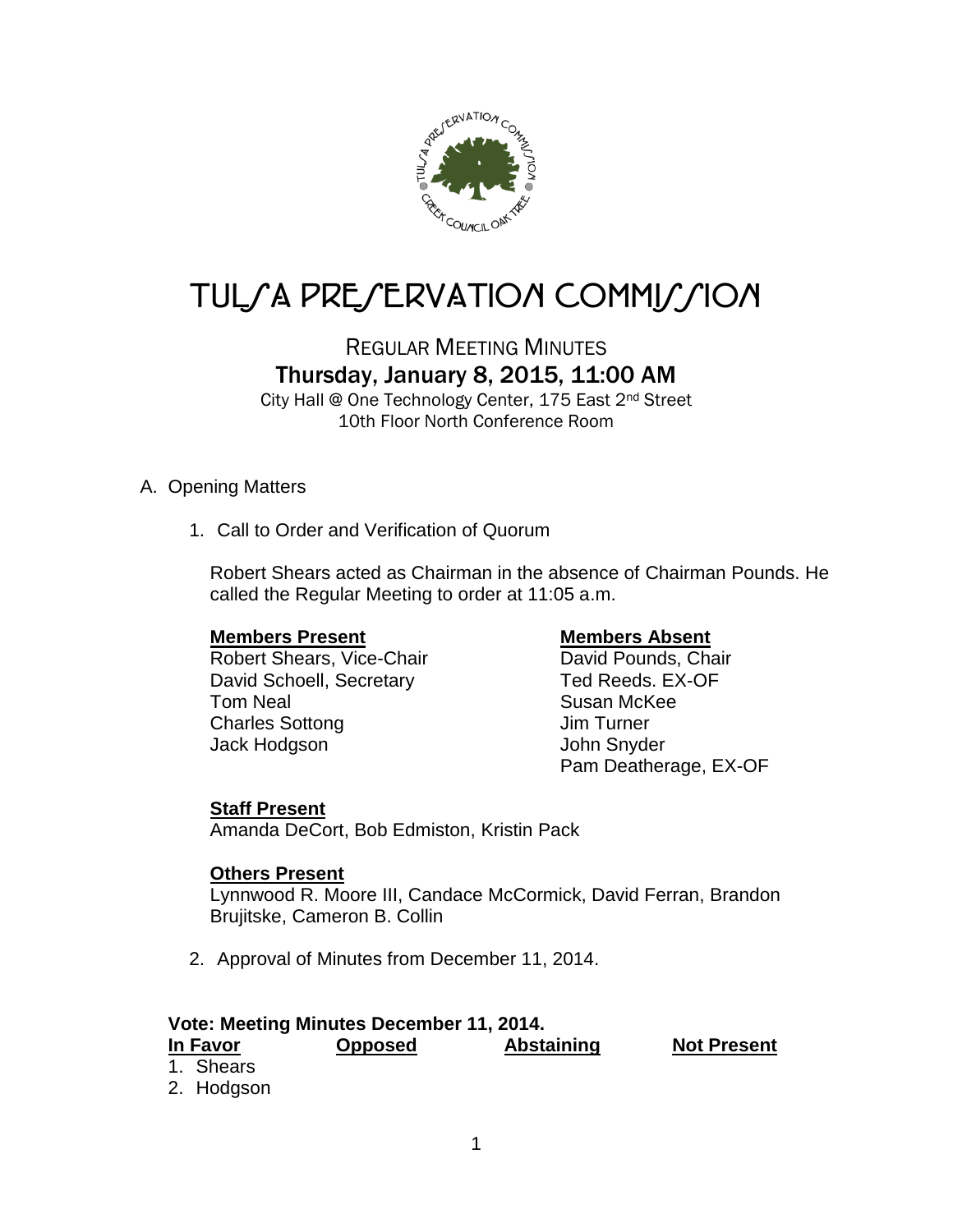- 3. Schoell
- 4. Neal
- 5. Sottong

Commissioner Hodgson made a motion to approve the request. Commissioner Neal seconded the motion. The motion was approved unanimously.

- 3. Disclosure of Conflicts of Interest No one reported a conflict of interest with the proposals on the agenda.
- B. Actionable Items
	- 1. **COA-14-41 / 1030 E. 18th Street** (N. Maple Ridge)

Applicant: Christina Kendrick

COA Subcommittee Review Date: January 6, 2015 Request:

Construct rear addition of pool house according to plans submitted

Amanda DeCort presented a summary of the property to the board and read applicable guidelines. The applicant was absent from the meeting. It was noted the addition will have pergola and not a roof. Commissioner Hodgson presented the subcommittee report and stated the applicant came twice before the COA Subcommittee and changed the design for the columns to penetrate through the roof, and the spacing, size, and scale of the balusters are to match the existing porte-cochère balusters.

### **Vote: 1030 E 18th St. (N. Maple Ridge)**

**In Favor Opposed Abstaining Not Present**

- 1. Shears
- 2. Hodgson
- 3. Schoell
- 4. Neal
- 5. Sottong

Commissioner Hodgson made a motion to approve the request. Commissioner Neal seconded the motion. The motion was approved unanimously. Guidelines cited: B.1.1, B.1.2, B.1.3, B.3.1, B.3.2, B.3.3., B.4.1, B.4.2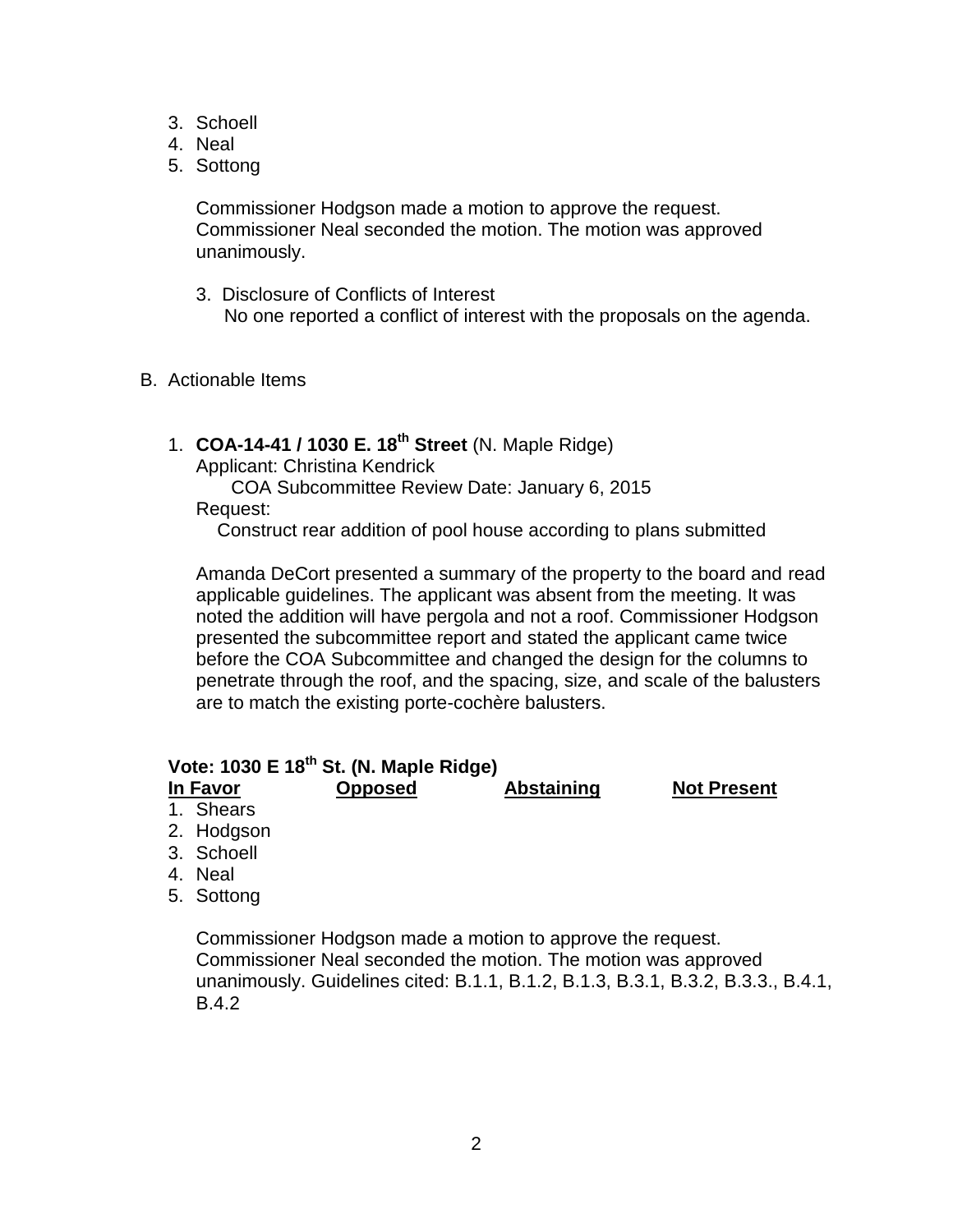#### 2. **COA-14-42 / 1525 S. Yorktown Place** (Gillette)

Applicant: Candace McCormick

COA Subcommittee Review Date: January 6, 2015 Request:

a. Construct garage addition, relocating existing garage doors from north elevation of garage to west elevation, according to plans submitted

Amanda DeCort presented a summary of the property to the board and applicant was present at the meeting. It was noted the building is a noncontributing property, and it was constructed in 1986, three years before Gillette H.D. was created.

Commissioner Schoell noted the existing window size should use the triple casement windows.

Commissioner Hodgson presented the COA Subcommittee report and noted there is not parking along the street, and the garage should not have been built facing away from the street. He noted the windows proposed are fine and to scale, and the new concrete driveway will be pushing the limit of the guideline.

Commissioner Neal proposed a condition stating the applicant use triple casement windows for opening size submitted.

Commissioner Hodgson made a motion to approve the request. Commissioner Neal seconded the motion with condition to use triple casement windows for opening size submitted. The motion was approved unanimously. Guidelines cited: E.1.1, E.1.2, E.1.3, E.1.4, B.1.1, B.1.2, B.1.3, A.1.1, A.1.2, A.1.3, A.1.4, A.2.5, A.3.1, A.3.2, A.3.7, A.4.1, A.4.2, A.4.7, B.2.3, B.2.4, B.3.1, B.3.3, B.6.1, B.6.2, B.6.3

| Vote: 1525 S. Yorktown Place (Gillette), Item A |            |                |                   |                    |  |  |  |  |  |
|-------------------------------------------------|------------|----------------|-------------------|--------------------|--|--|--|--|--|
| In Favor                                        |            | <b>Opposed</b> | <b>Abstaining</b> | <b>Not Present</b> |  |  |  |  |  |
|                                                 | 1. Shears  |                |                   |                    |  |  |  |  |  |
|                                                 | 2. Hodgson |                |                   |                    |  |  |  |  |  |
|                                                 | 3. Schoell |                |                   |                    |  |  |  |  |  |
|                                                 | 4. Neal    |                |                   |                    |  |  |  |  |  |
|                                                 | 5. Sottong |                |                   |                    |  |  |  |  |  |

Request:

a. Paint brick on house and garage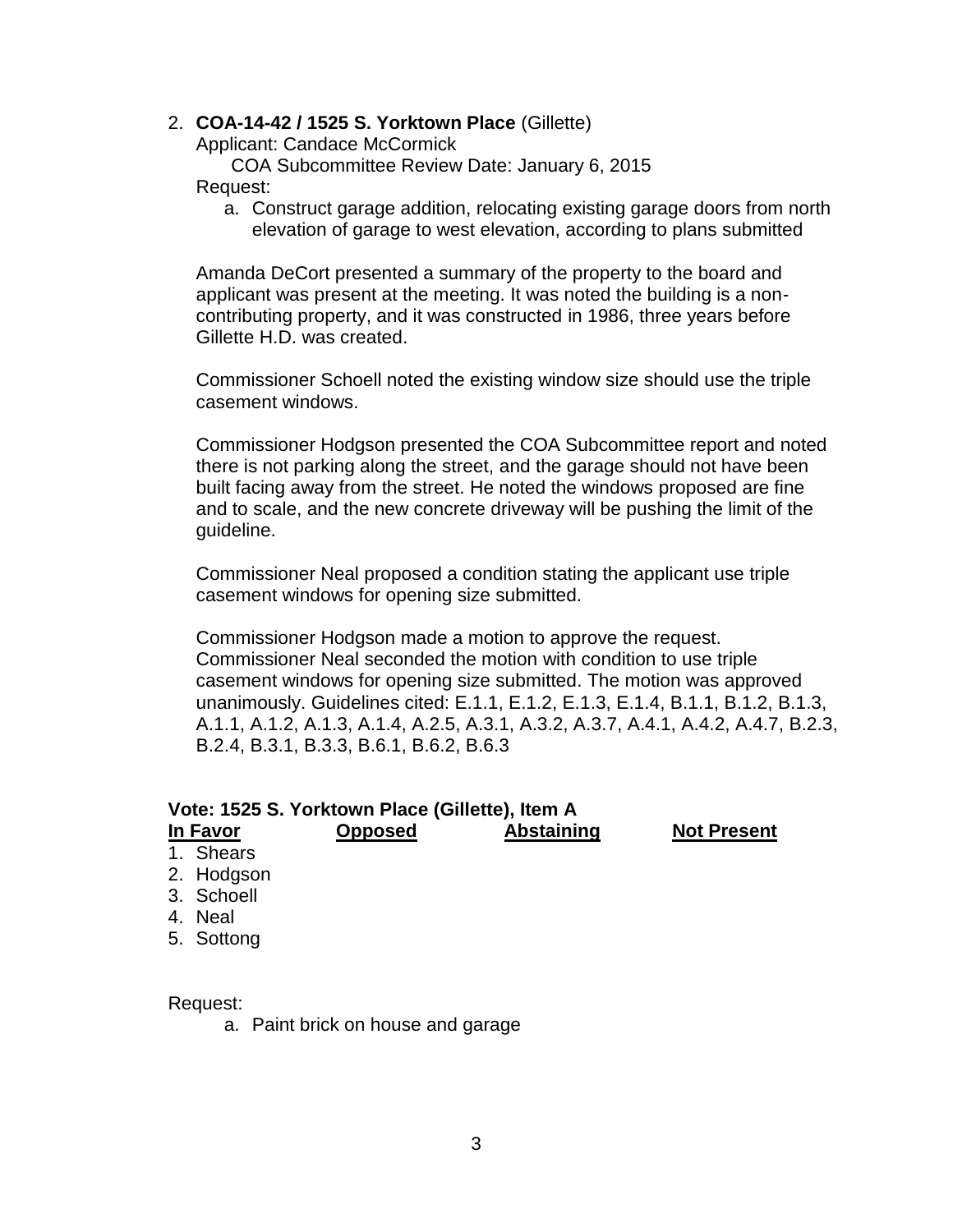Commissioner Hodgson presented the COA Subcommittee report stating by painting the masonry, it would soften the property and was agreed upon by COA Subcommittee members.

Commissioner Shears asked if white-washing was an alternative presented.

Commissioner Hodgson stated the white-wash may splotch and create more attention to the house.

Commissioner Neal noted that the McGay House, a contributing property and painted brick, was just down the street and provided some ease for this property to be an exception.

Commissioner Schoell noted it was not uncommon for 1980s houses to painted.

Commissioner Hodgson made a motion to approve the request. Commissioner Neal seconded the motion. The motion was approved by the majority. Guidelines cited: E.1.1, E.1.2, E.1.3, E.1.4, B.1.1, B.1.2, B.1.3, A.1.1, A.1.2, A.1.3, A.1.4, A.2.5, A.3.1, A.3.2, A.3.7, A.4.1, A.4.2, A.4.7, B.2.3, B.2.4, B.3.1, B.3.3, B.6.1, B.6.2, B.6.3

#### **Vote: 1525 S. Yorktown Place (Gillette), Item B**

**In Favor Opposed Abstaining Not Present**

- 1. Hodgson 1. Shears
- 2. Schoell
- 3. Neal

.

4. Sottong

#### 3. **COA-14-44 / 1545 S. Yorktown Avenue** (Gillette)

Applicant: David Ferran for John L. Kratzert

COA Subcommittee Review Date: None Request: Replace original windows with Fibrex windows

Amanda DeCort presented a summary of the property to the board and applicant was present at the meeting.

The applicant brought a sample of window proposal and stated that the windows will look exactly like the original windows. The applicant stated the Fibrex material is composed of molded wood and PVC material to appear as a wood window. The applicant stated he can replicate the prairie style muntins pattern.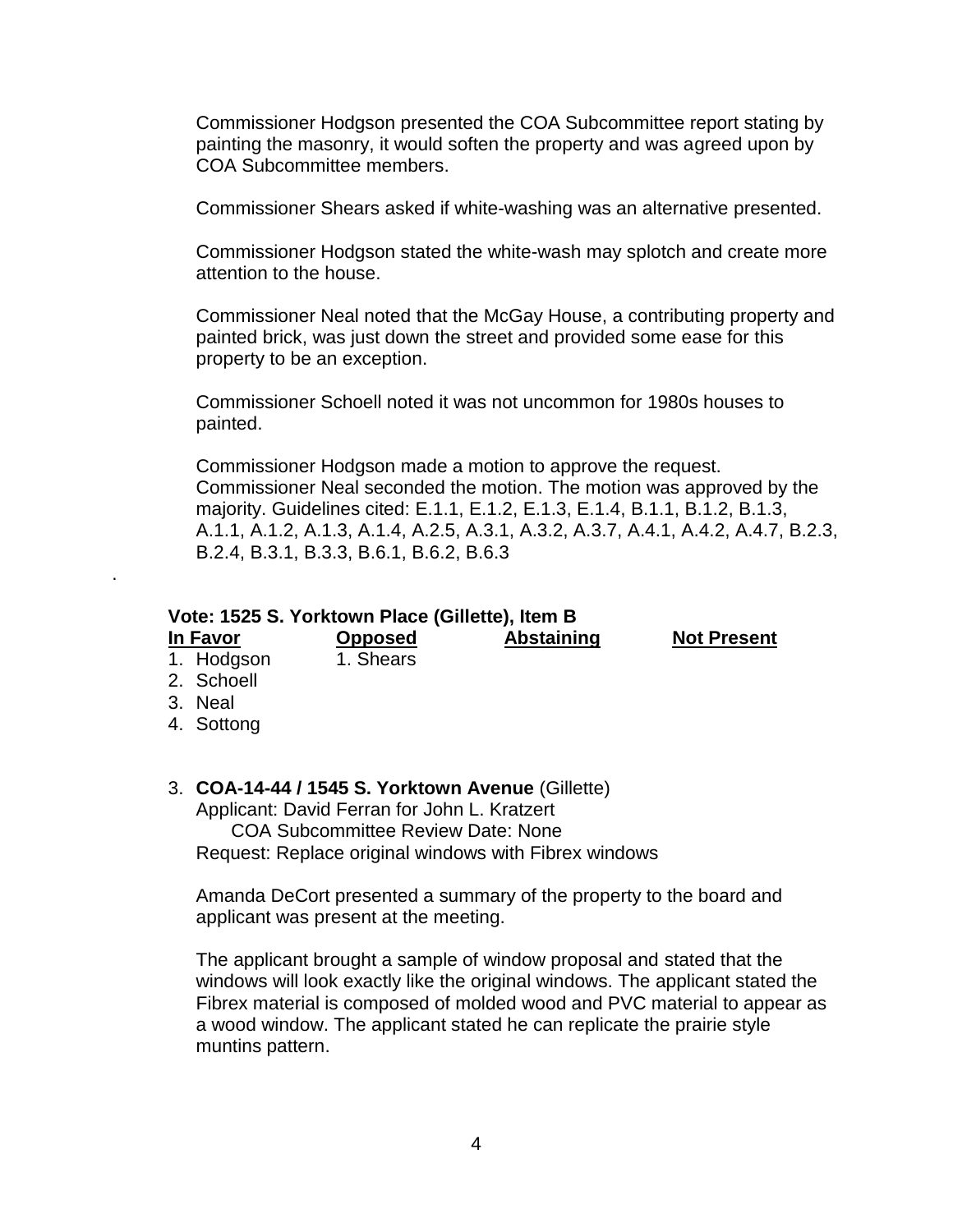Commissioner Neal asked if the parts of the window will still be the proportion.

Applicant (Ferran) stated it will look identical.

Commission Shears asked if the original windows could be restored.

Sales representative for the applicant stated the windows on the property are painted shut and the bathroom window will not shut. Applicant believes it could cost more to repair the windows than replace them, and he noted the wood is rotting in the original windows.

Commission Schoell noted that a properly weather stripped window with a traditional wood storm window can be thermal efficient.

Applicant stated the interior glass of this product will feel the same as room temperature whether it is cold or hot outside.

Commissioner Neal asked if the homeowners could use aluminum storm windows.

The Board requested more information and documentation on the original windows in order to substantiate that the windows are beyond repair including a survey of the windows indicating which issues are present where, and photographs showing decay or demonstrating issues. Commissioner Neal suggested an architect or window restorer should evaluate the windows.

The applicant requested a continuation of the application to the next meeting so that he may provide additional information.

Commissioner Neal made a motion to accept the applicant's request and continue the application to the next meeting. Commissioner Sottong seconded the motion. The motion was approved unanimously. Guidelines cited: A.4.1, A.4.4, A.4.5

| Vote: 2131 E. 17 <sup>th</sup> Place (Yorktown) |            |                |                   |                    |  |  |  |  |  |
|-------------------------------------------------|------------|----------------|-------------------|--------------------|--|--|--|--|--|
|                                                 | In Favor   | <b>Opposed</b> | <b>Abstaining</b> | <b>Not Present</b> |  |  |  |  |  |
|                                                 | 1. Shears  |                |                   |                    |  |  |  |  |  |
|                                                 | 2. Hodgson |                |                   |                    |  |  |  |  |  |
|                                                 | 3. Schoell |                |                   |                    |  |  |  |  |  |
|                                                 | 4. Neal    |                |                   |                    |  |  |  |  |  |
|                                                 | 5. Sottong |                |                   |                    |  |  |  |  |  |
|                                                 |            |                |                   |                    |  |  |  |  |  |

6. **COA-14-40 / 2131 E. 17th Place** (Yorktown)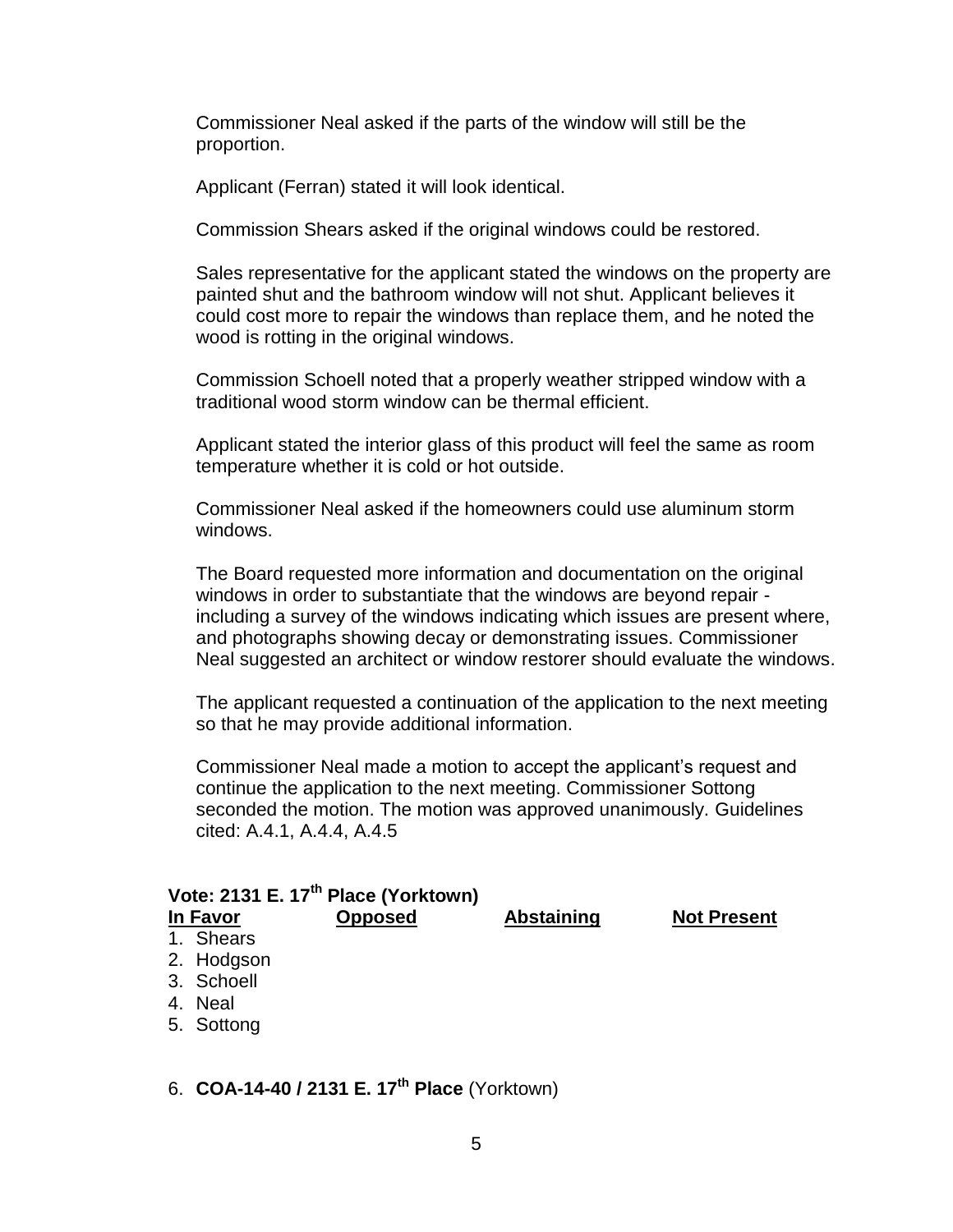Applicant: Amy Fehl COA Subcommittee Review Date: October 21, 2014 Request:

Replace original windows with vinyl windows

Amanda DeCort presented a summary of the property to the board and applicant was absent from the meeting.

Based upon the change requested by the applicant from the original application, and only a portion of the original application to be considered, the board requested the applicant's attendance and clarification at the next meeting.

Commissioner Neal made a motion to continue the application to the next meeting with conditions. Commissioner Schoell seconded the motion. The motion was approved unanimously. Guidelines cited: A.4.1, A.4.4, A.4.5

| Vote: 2131 E. 17 <sup>th</sup> Place (Yorktown) |            |                |                   |                    |  |  |  |  |
|-------------------------------------------------|------------|----------------|-------------------|--------------------|--|--|--|--|
| In Favor                                        |            | <b>Opposed</b> | <b>Abstaining</b> | <b>Not Present</b> |  |  |  |  |
|                                                 | 1. Shears  |                |                   |                    |  |  |  |  |
|                                                 | 2. Hodgson |                |                   |                    |  |  |  |  |
|                                                 | 3. Schoell |                |                   |                    |  |  |  |  |
|                                                 | 4. Neal    |                |                   |                    |  |  |  |  |
|                                                 | 5. Sottong |                |                   |                    |  |  |  |  |
|                                                 |            |                |                   |                    |  |  |  |  |

#### C.Reports

- A. Chair Report
- B. Staff Report
	- a. Staff COAs

Amanda presented the Staff Approval of the rehabilitation project at 210 W. Latimer Street in the Brady Heights H.D. The applicant, Justin Pickard, received a staff approval to reconstruct and/or repair brick storefront, storefront windows, and transom windows, including missing brick wall on west storefront, according to plans submitted. The applicant received staff approval to rehabilitate existing door and replicate it to replace missing west side door. Pickard has been approved by the National Park Service to receive Federal Rehabilitation Tax Credits.

b. Committees

Nothing to report.

c. Retreat Date